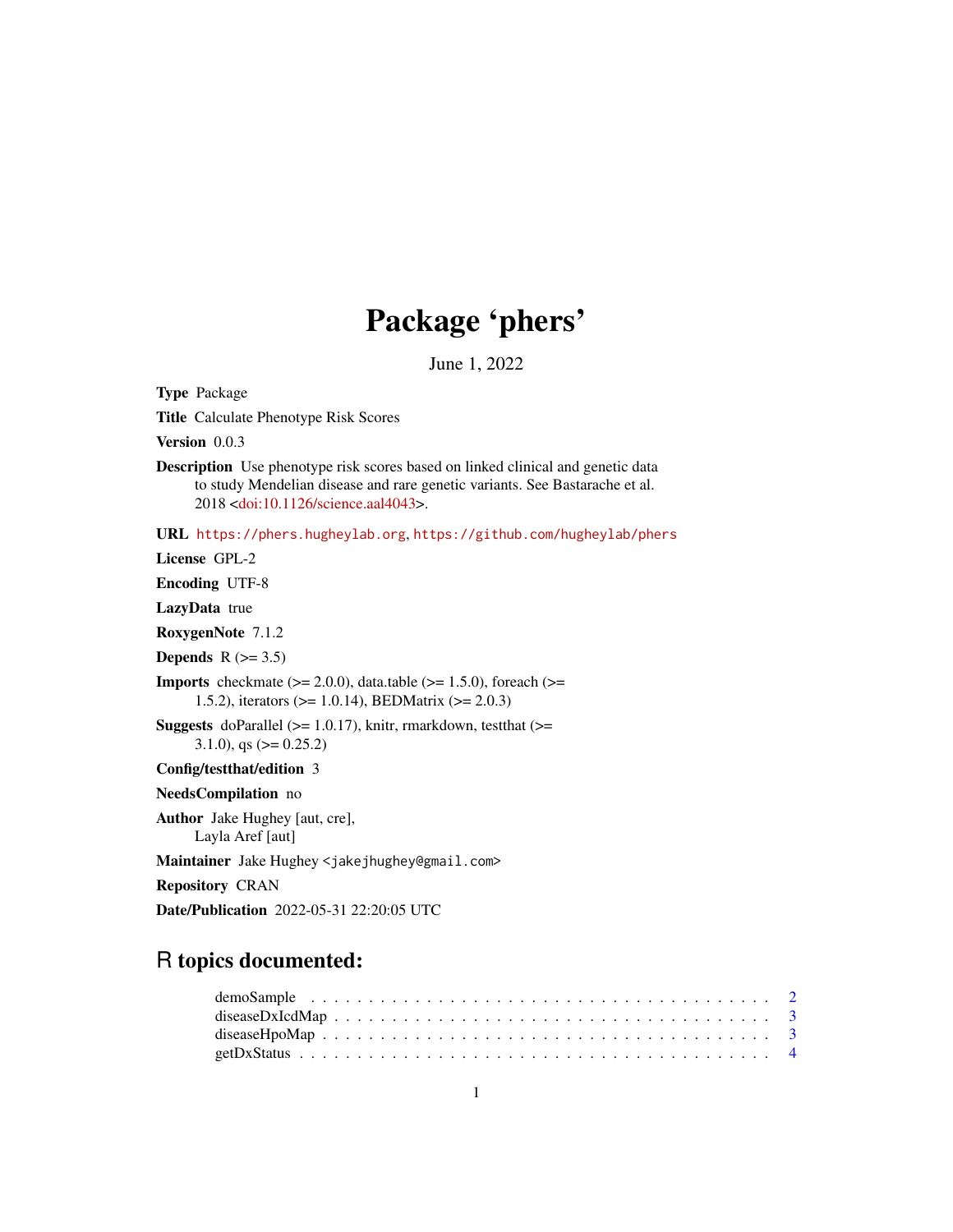## <span id="page-1-0"></span>2 demoSample

| Index | 17 |
|-------|----|

## demoSample *Sample table of demographic information*

## Description

The data are artificial and do not correspond to real patients.

## Usage

demoSample

## Format

A data table with the following columns:

- person\_id: Character vector of the identifier for each person in the cohort
- sex: Character vector indicating biological sex

## See Also

[getWeights\(\)](#page-9-1), [getScores\(\)](#page-8-1)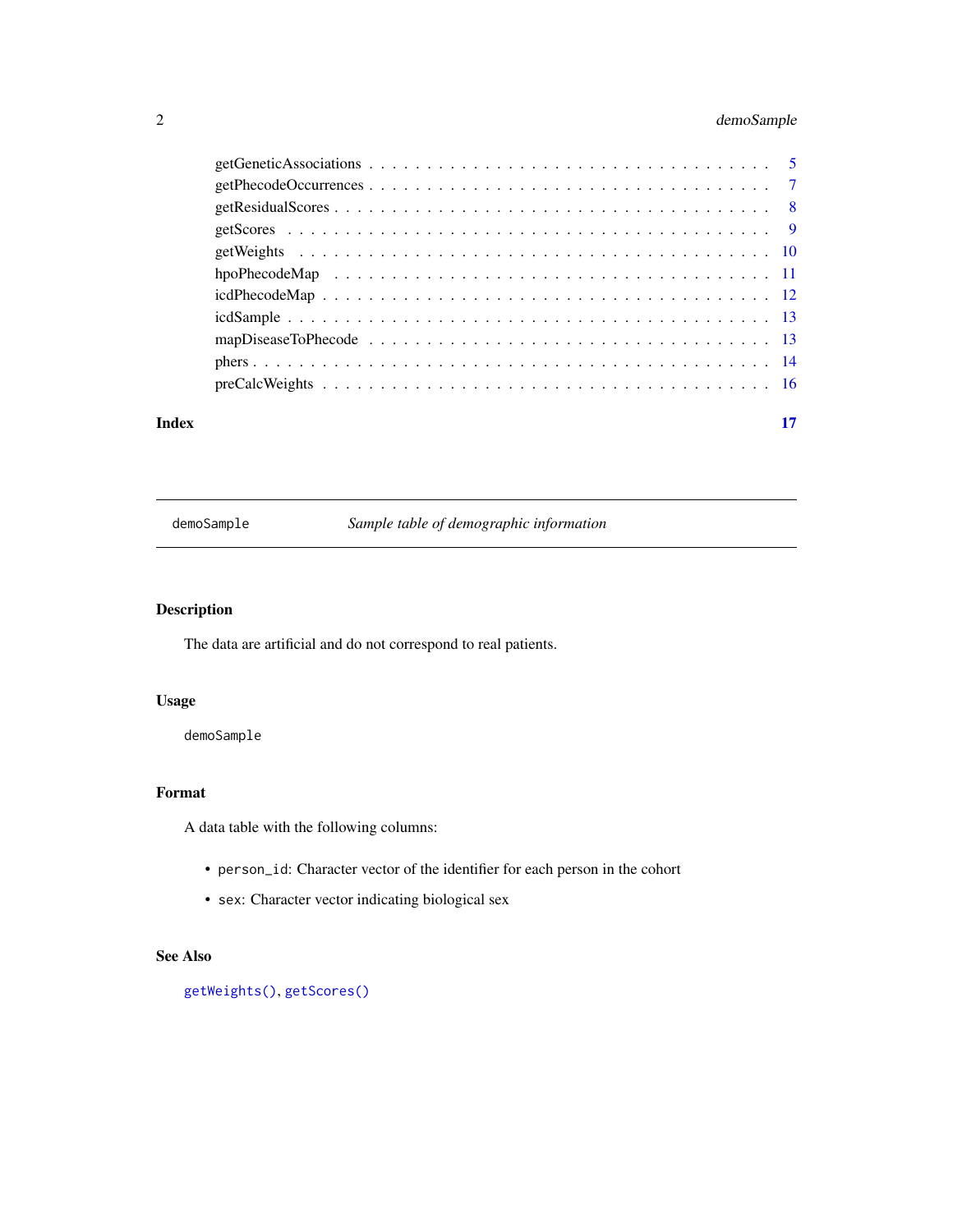<span id="page-2-1"></span><span id="page-2-0"></span>

## **Description**

This table provides a mapping between 27 Mendelian diseases and the corresponding ICD-9 and ICD-10 codes that indicate a genetic diagnosis.

## Usage

diseaseDxIcdMap

#### Format

A data.table with the following columns:

- disease id: Numeric vector of OMIM disease identifiers
- disease\_name: Character vector of disease names
- icd: Character vector of ICD codes indicating a genetic diagnosis
- flag: Integer vector of the vocabulary of the ICD code (9: ICD-9-CM, 10: ICD-10-CM)
- icd\_name: Character vector containing the description of each ICD code

#### See Also

[getPhecodeOccurrences\(\)](#page-6-1), [getDxStatus\(\)](#page-3-1)

| diseaseHpoMap | Mapping of Mendelian diseases and their clinical features |  |
|---------------|-----------------------------------------------------------|--|
|---------------|-----------------------------------------------------------|--|

## Description

This table provides a mapping between Mendelian diseases and their clinical features, represented as Human Phenotype Ontology (HPO) terms. The mapping is based on annotations from Online Mendelian Inheritance in Man (OMIM).

#### Usage

diseaseHpoMap

#### Format

A data.table with the following columns:

- disease\_id: Numeric vector of OMIM disease identifiers
- disease\_name: Character vector of disease names
- hpo\_term\_id: Character vector of HPO identifiers corresponding to each disease's clinical features
- hpo\_term\_name: Character vector of HPO term descriptions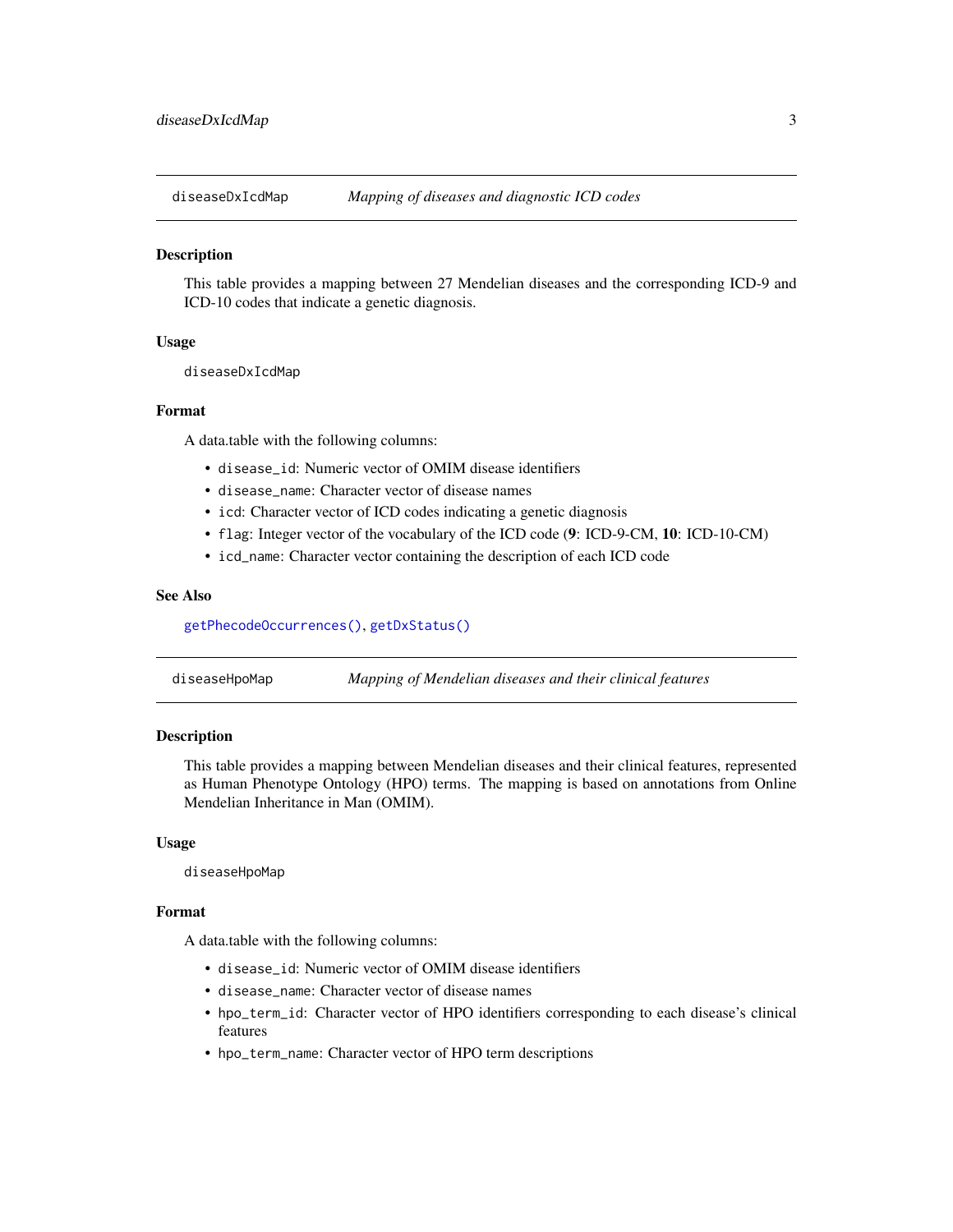#### <span id="page-3-0"></span>Source

<https://hpo.jax.org/app/download/annotation>

## See Also

[mapDiseaseToPhecode\(\)](#page-12-1)

<span id="page-3-1"></span>getDxStatus *Identify cases and controls for Mendelian diseases*

## Description

This function is useful for verifying that raw or residual phenotype risk scores of diagnosed individuals (cases) tend to be higher than scores of undiagnosed individuals (controls).

## Usage

```
getDxStatus(
  demos,
  icdOccurrences,
 minUniqueDates = 2L,
  diseaseDxIcdMap = phers::diseaseDxIcdMap
)
```
## Arguments

| demos           | A data table having one row per person in the cohort. Must have a column<br>person_id.                                                                                                                                                                 |
|-----------------|--------------------------------------------------------------------------------------------------------------------------------------------------------------------------------------------------------------------------------------------------------|
|                 | icd0ccurrences A data.table of occurrences of ICD codes for each person in the cohort. Must<br>have columns person_id, icd, flag, and entry_date.                                                                                                      |
|                 | minUniqueDates Integer indicating the minimum number of unique ICD code entry dates re-<br>quired to classify a person as a case. Persons with at least one, but fewer than<br>minUniqueDates entry dates, are assigned as neither cases nor controls. |
| diseaseDxIcdMap |                                                                                                                                                                                                                                                        |
|                 | A data table of the mapping between diseases and the corresponding ICD codes<br>that indicate a diagnosis. Must have columns disease_id, icd, and flag. De-<br>fault is diseaseDxIcdMap.                                                               |

## Value

A data.table with columns person\_id, disease\_id, and dx\_status (1 indicates a case, 0 indicates a control, -1 indicates neither).

## See Also

[phers\(\)](#page-13-1)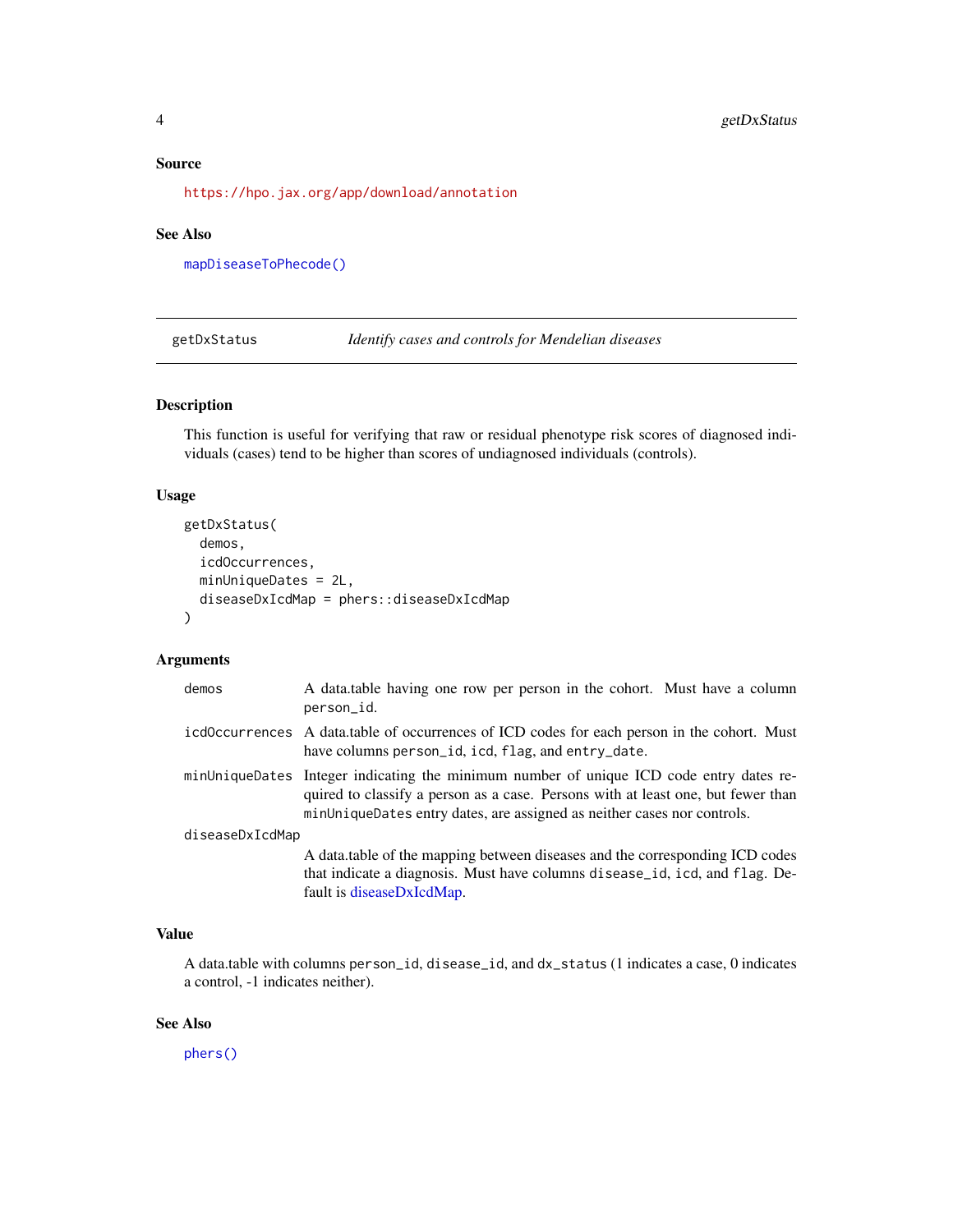## <span id="page-4-0"></span>getGeneticAssociations 5

## Examples

library('data.table')

dxStatus = getDxStatus(demoSample, icdSample)

## getGeneticAssociations

*Perform association tests between phenotype risk scores and genotypes*

## Description

The association test for each disease-variant pair is based on a linear model, with the phenotype risk score as the dependent variable.

## Usage

```
getGeneticAssociations(
  scores,
  genotypes,
  demos,
  diseaseVariantMap,
  lmFormula,
 modelType = c("genotypic", "additive", "dominant", "recessive"),
 level = 0.95,dopar = FALSE
\mathcal{L}
```
## Arguments

| scores            | A data table of phenotype risk scores. Must have columns person_id, disease_id,<br>score.                                                                                                      |  |  |  |  |
|-------------------|------------------------------------------------------------------------------------------------------------------------------------------------------------------------------------------------|--|--|--|--|
| genotypes         | A matrix or 'BEDMatrix' object containing genetic data, with rownames corre-<br>sponding to person_ids in demos and scores, and colnames corresponding to<br>variant_ids in diseaseVariantMap. |  |  |  |  |
| demos             | A data table of characteristics for each person in the cohort. Must have column<br>person_id.                                                                                                  |  |  |  |  |
| diseaseVariantMap |                                                                                                                                                                                                |  |  |  |  |
|                   | A data table indicating which genetic variants to test for association with phe-<br>notype risk scores for which diseases. Must have columns disease_id and<br>variant_id.                     |  |  |  |  |
| lmFormula         | A formula representing the linear model (excluding the term for genotype) to use<br>for the association tests. All terms in the formula must correspond to columns<br>in demos.                |  |  |  |  |
| modelType         | A string indicating how to encode genotype in the model.                                                                                                                                       |  |  |  |  |
|                   |                                                                                                                                                                                                |  |  |  |  |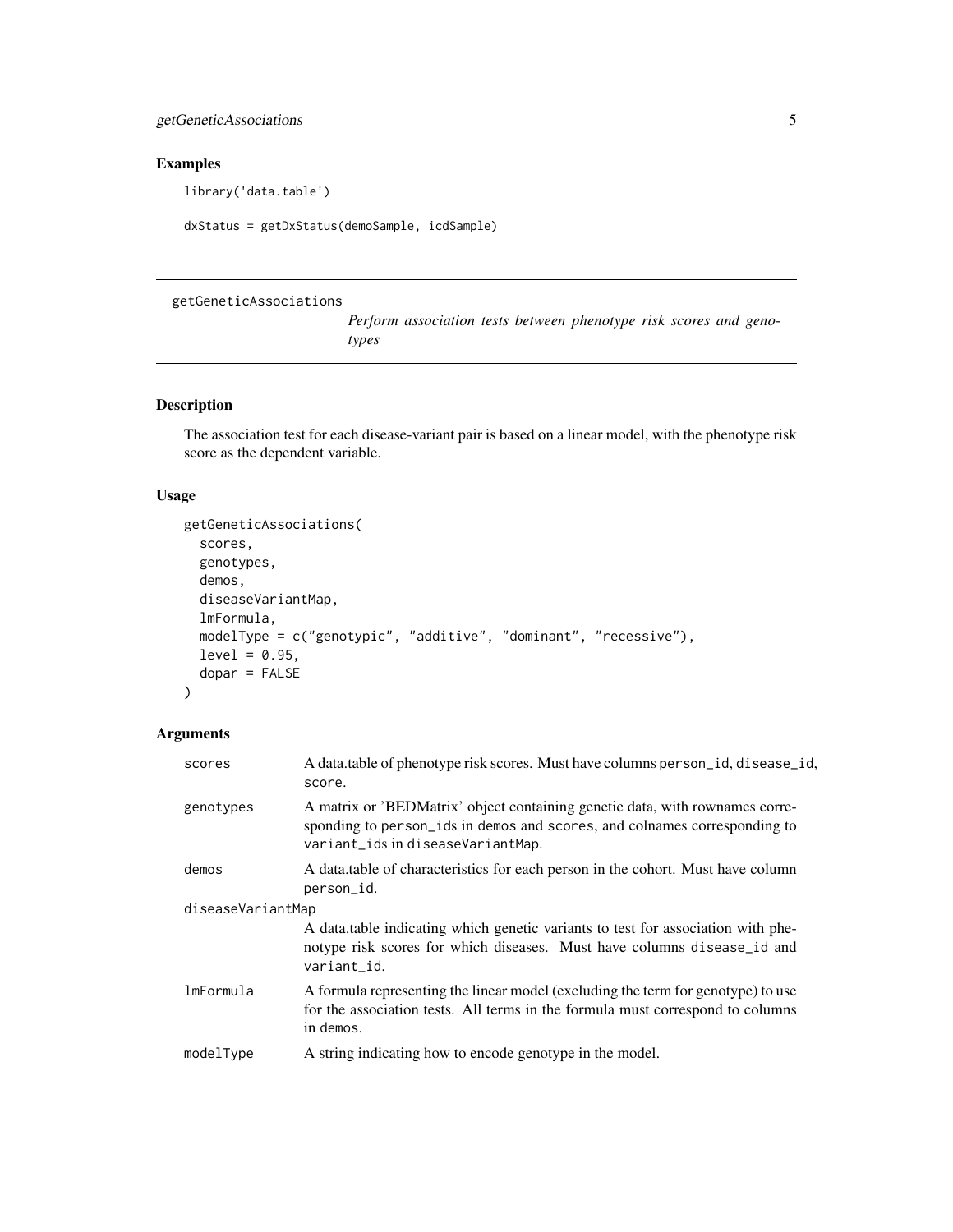<span id="page-5-0"></span>

| level | A number indicating the level of the confidence interval. Default is 0.95.                                                                                                                  |
|-------|---------------------------------------------------------------------------------------------------------------------------------------------------------------------------------------------|
| dopar | Logical indicating whether to run calculations in parallel if a parallel backend<br>is already set up, e.g., using doParallel:: registerDoParallel(). Recom-<br>mended to minimize runtime. |
|       |                                                                                                                                                                                             |

### Value

A data.table of statistics for the association tests (if a model fails to converge, NAs will be reported):

- disease\_id: Disease identifier
- variant\_id: Variant identifier
- n\_total: Number of persons with non-missing genotype data for the given variant.
- n\_wt: Number of persons homozygous for the wild-type allele.
- n\_het: Number of persons having one copy of the alternate allele.
- n\_hom: Number of persons homozygous for the alternate allele.
- beta: Coefficient for the association of genotype with score
- se: Standard error for beta
- pval: P-value for beta being non-zero
- ci\_lower: Lower bound of the confidence interval for beta
- ci\_upper: Upper bound of the confidence interval for beta

If modelType is "genotypic", the data.table will include separate statistics for heterozygous and homozygous genotypes.

## See Also

[stats::lm\(\)](#page-0-0), [stats::confint\(\)](#page-0-0), [getScores\(\)](#page-8-1), [phers\(\)](#page-13-1)

## Examples

```
library('data.table')
library('BEDMatrix')
# map ICD codes to phecodes
phecodeOccurrences = getPhecodeOccurrences(icdSample)
# calculate weights
weights = getWeights(demoSample, phecodeOccurrences)
# OMIM disease IDs for which to calculate phenotype risk scores
diseaseId = 154700# map diseases to phecodes
diseasePhecodeMap = mapDiseaseToPhecode()
# calculate scores
scores = getScores(
 demoSample, phecodeOccurrences, weights, diseasePhecodeMap[disease_id == diseaseId])
```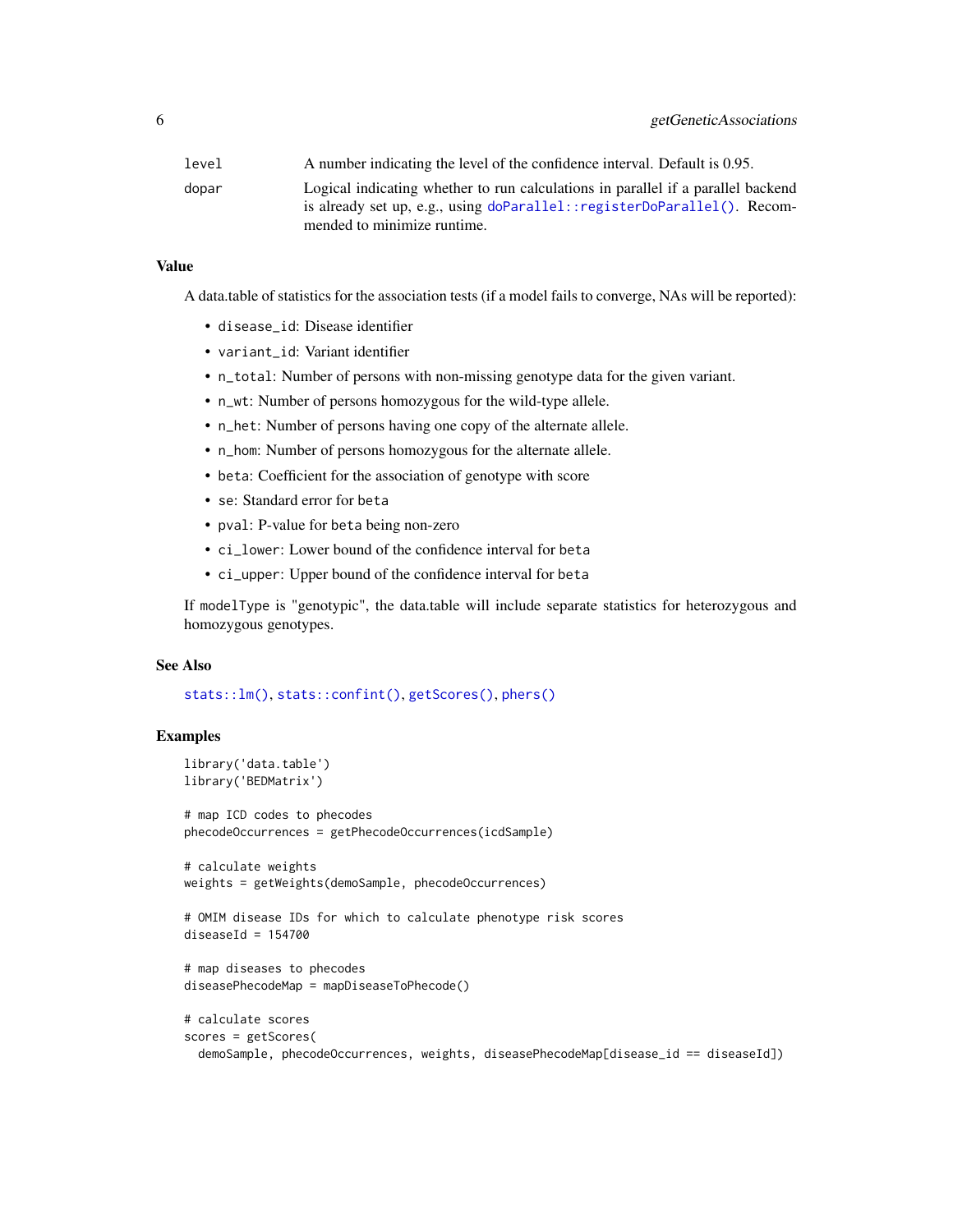```
# map diseases to genetic variants
nvar = 10diseaseVariantMap = data.table(disease_id = diseaseId, variant_id = paste0('snp', 1:nvar))
# load sample genetic data
npop = 50genoSample = BEDMatrix(system.file('extdata', 'geno_sample.bed', package = 'phers'))
colnames(genoSample) = paste0('snp', 1:nvar)
rownames(genoSample) = 1:npop
# run genetic association tests
genoStats = getGeneticAssociations(
  scores, genoSample, demoSample, diseaseVariantMap, lmFormula = ~ sex,modelType = 'additive')
```
<span id="page-6-1"></span>getPhecodeOccurrences *Map ICD code occurrences to phecode occurrences*

## Description

This is typically the first step of an analysis using phenotype risk scores, the next is [getWeights\(\)](#page-9-1).

## Usage

```
getPhecodeOccurrences(
  icdOccurrences,
  icdPhecodeMap = phers::icdPhecodeMap,
  dxIcd = phers::diseaseDxIcdMap
\lambda
```
## Arguments

|               | icd0ccurrences A data.table of occurrences of ICD codes for each person in the cohort. Must<br>have columns person_id, icd, and flag.                                                                                                                           |
|---------------|-----------------------------------------------------------------------------------------------------------------------------------------------------------------------------------------------------------------------------------------------------------------|
| icdPhecodeMap | A data table of the mapping between ICD codes and phecodes. Must have<br>columns icd, phecode, and flag. Default is the map included in this package.                                                                                                           |
| dxIcd         | A data table of ICD codes to exclude from mapping to phecodes. Must have<br>columns icd and flag. Default is the table of Mendelian diseases and the cor-<br>responding ICD codes that indicate a genetic diagnosis. If NULL, no ICD codes<br>will be excluded. |

## Value

A data.table of phecode occurrences for each person.

## See Also

[getWeights\(\)](#page-9-1), [getScores\(\)](#page-8-1), [phers\(\)](#page-13-1)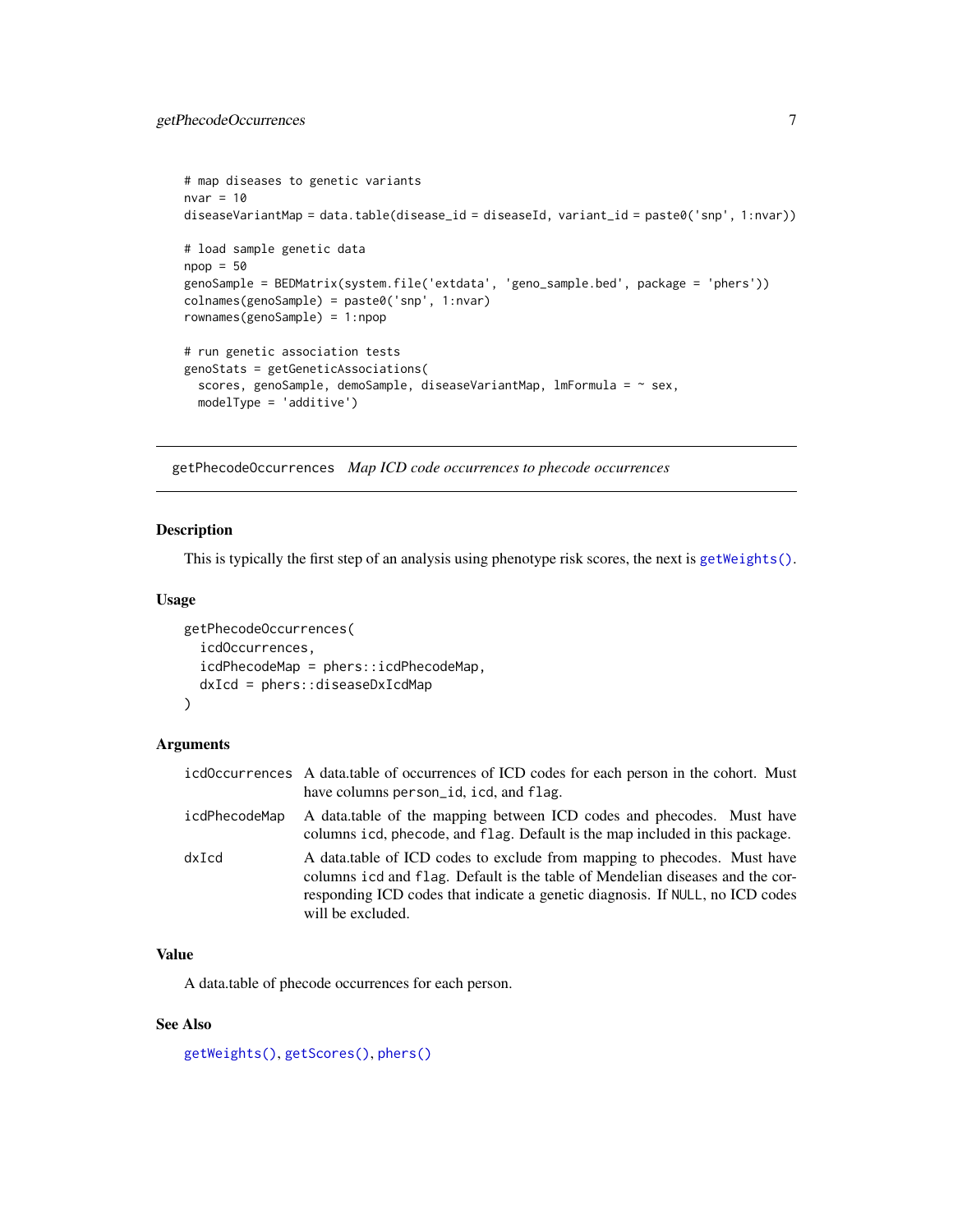#### Examples

```
library('data.table')
# map ICD codes to phecodes
phecodeOccurrences = getPhecodeOccurrences(icdSample)
# calculate weights
weights = getWeights(demoSample, phecodeOccurrences)
# OMIM disease IDs for which to calculate phenotype risk scores
diseaseId = 154700# map diseases to phecodes
diseasePhecodeMap = mapDiseaseToPhecode()
# calculate scores
scores = getScores(
 demoSample, phecodeOccurrences, weights, diseasePhecodeMap[disease_id == diseaseId])
# calculate residual scores
rscores = getResidualScores(demoSample, scores, lmFormula = ~sex)
```
<span id="page-7-1"></span>getResidualScores *Calculate residual phenotype risk scores*

#### Description

The residual score indicates to what extent a person's phenotype risk score for a given disease deviates from the expected score, after adjusting for the person's characteristics in a linear model.

## Usage

getResidualScores(demos, scores, lmFormula)

#### Arguments

| demos     | A data.table of characteristics for each person in the cohort. Must have column<br>person_id.                                                    |
|-----------|--------------------------------------------------------------------------------------------------------------------------------------------------|
| scores    | A data table containing the phenotype risk score for each person for each dis-<br>ease. Must have columns person_id, disease_id, and score.      |
| lmFormula | A formula representing the linear model to use for calculating residual scores.<br>All terms in the formula must correspond to columns in demos. |

#### Value

A data.table, based on scores, with an additional column resid\_score. Residual scores for each disease are standardized to have unit variance.

<span id="page-7-0"></span>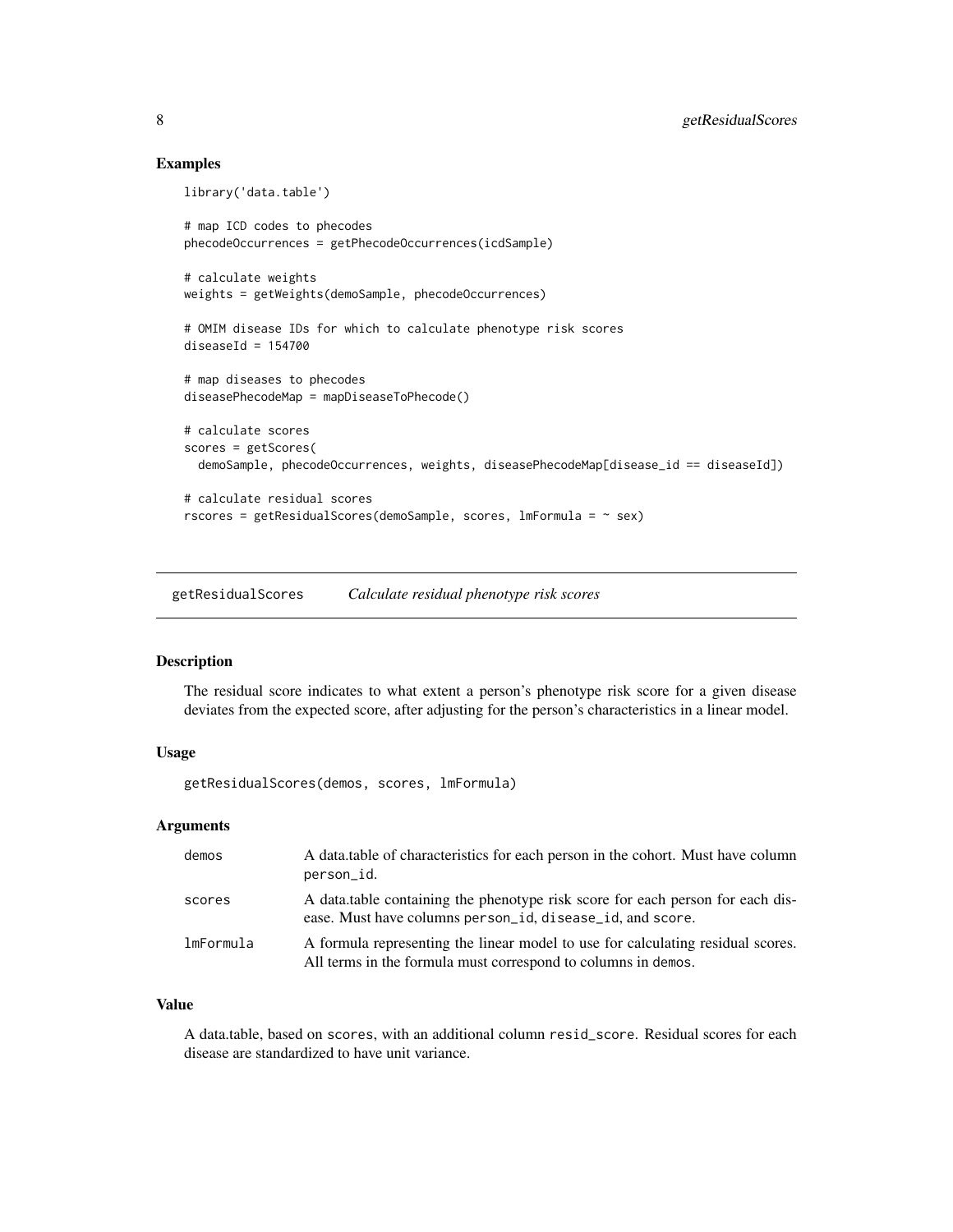#### <span id="page-8-0"></span>getScores 99

## See Also

[stats::rstandard\(\)](#page-0-0), [getScores\(\)](#page-8-1), [phers\(\)](#page-13-1)

#### Examples

```
library('data.table')
```
# map ICD codes to phecodes phecodeOccurrences = getPhecodeOccurrences(icdSample)

```
# calculate weights
weights = getWeights(demoSample, phecodeOccurrences)
```

```
# OMIM disease IDs for which to calculate phenotype risk scores
diseaseId = 154700
```

```
# map diseases to phecodes
diseasePhecodeMap = mapDiseaseToPhecode()
```

```
# calculate scores
scores = getScores(
 demoSample, phecodeOccurrences, weights, diseasePhecodeMap[disease_id == diseaseId])
```

```
# calculate residual scores
rscores = getResidualScores(demoSample, scores, lmFormula = ~ sex)
```
<span id="page-8-1"></span>

getScores *Calculate phenotype risk scores*

### Description

A person's phenotype risk score for a given disease corresponds to the sum of the weights of the disease-relevant phecodes that the person has received.

#### Usage

```
getScores(demos, phecodeOccurrences, weights, diseasePhecodeMap)
```
## Arguments

| demos              | A data table having one row per person in the cohort. Must have a column                                       |  |  |  |  |
|--------------------|----------------------------------------------------------------------------------------------------------------|--|--|--|--|
|                    | person_id.                                                                                                     |  |  |  |  |
| phecodeOccurrences |                                                                                                                |  |  |  |  |
|                    | A data table of phecode occurrences for each person in the cohort. Must have<br>columns person_id and phecode. |  |  |  |  |
| weights            | A data table of phecodes and their corresponding weights. Must have columns<br>phecode and w.                  |  |  |  |  |
| diseasePhecodeMap  |                                                                                                                |  |  |  |  |
|                    | A data table of the mapping between diseases and phecodes. Must have columns<br>disease_id and phecode.        |  |  |  |  |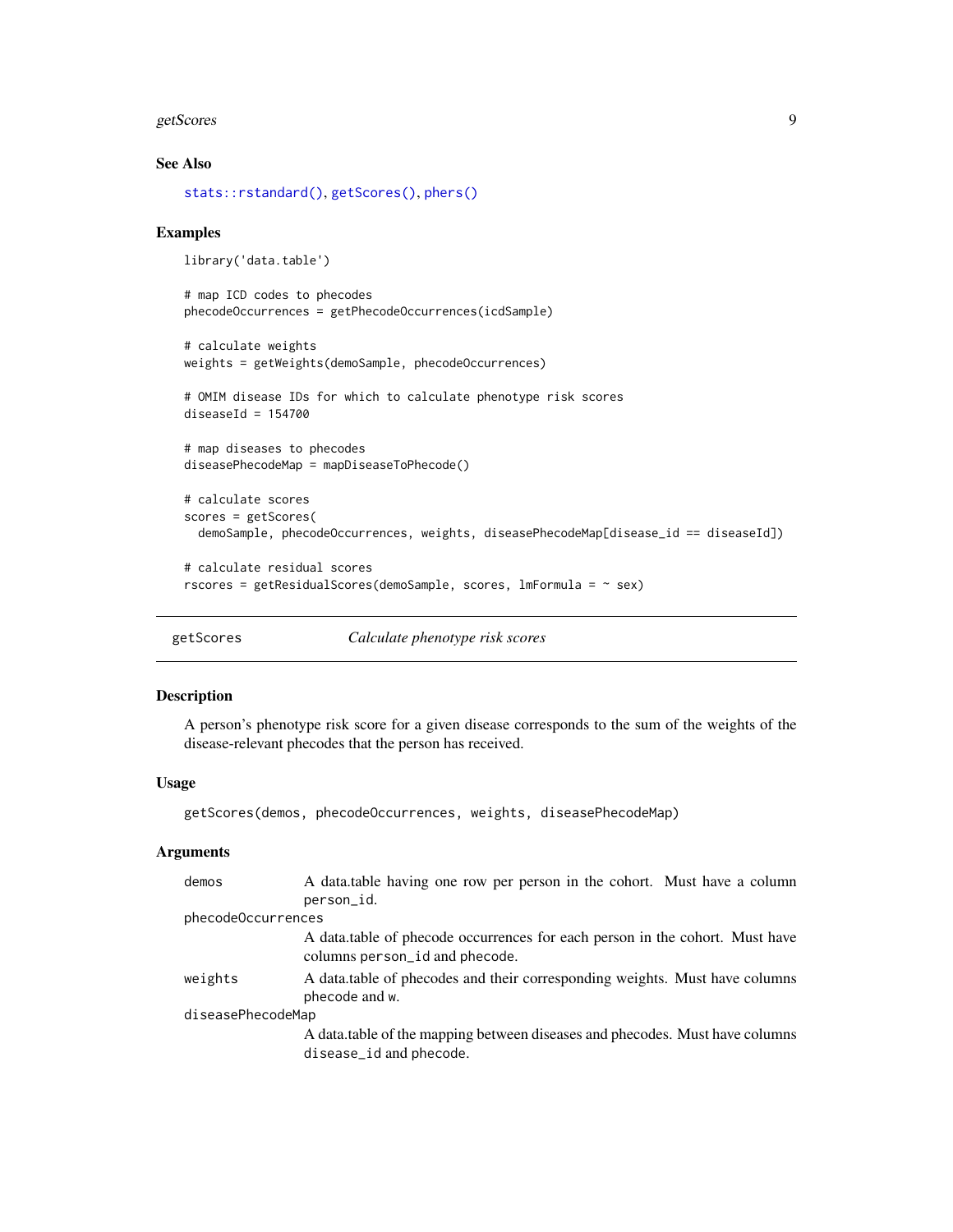## <span id="page-9-0"></span>Value

A data.table containing the phenotype risk score for each person for each disease.

#### See Also

```
mapDiseaseToPhecode(), getPhecodeOccurrences(), getWeights(), getResidualScores(),
phers()
```
#### Examples

```
library('data.table')
# map ICD codes to phecodes
phecodeOccurrences = getPhecodeOccurrences(icdSample)
# calculate weights
weights = getWeights(demoSample, phecodeOccurrences)
# OMIM disease IDs for which to calculate phenotype risk scores
diseaseId = 154700# map diseases to phecodes
diseasePhecodeMap = mapDiseaseToPhecode()
# calculate scores
scores = getScores(
  demoSample, phecodeOccurrences, weights, diseasePhecodeMap[disease_id == diseaseId])
# calculate residual scores
rscores = getResidualScores(demoSample, scores, lmFormula = ~ sex)
```
<span id="page-9-1"></span>getWeights *Calculate phecode-specific weights for phenotype risk scores*

#### Description

This is typically the second step of an analysis using phenotype risk scores, the next is [getScores\(\)](#page-8-1).

#### Usage

```
getWeights(demos, phecodeOccurrences)
```
#### Arguments

demos A data.table having one row per person in the cohort. Must have a column person\_id.

phecodeOccurrences

A data.table of phecode occurrences for each person in the cohort. Must have columns person\_id and phecode.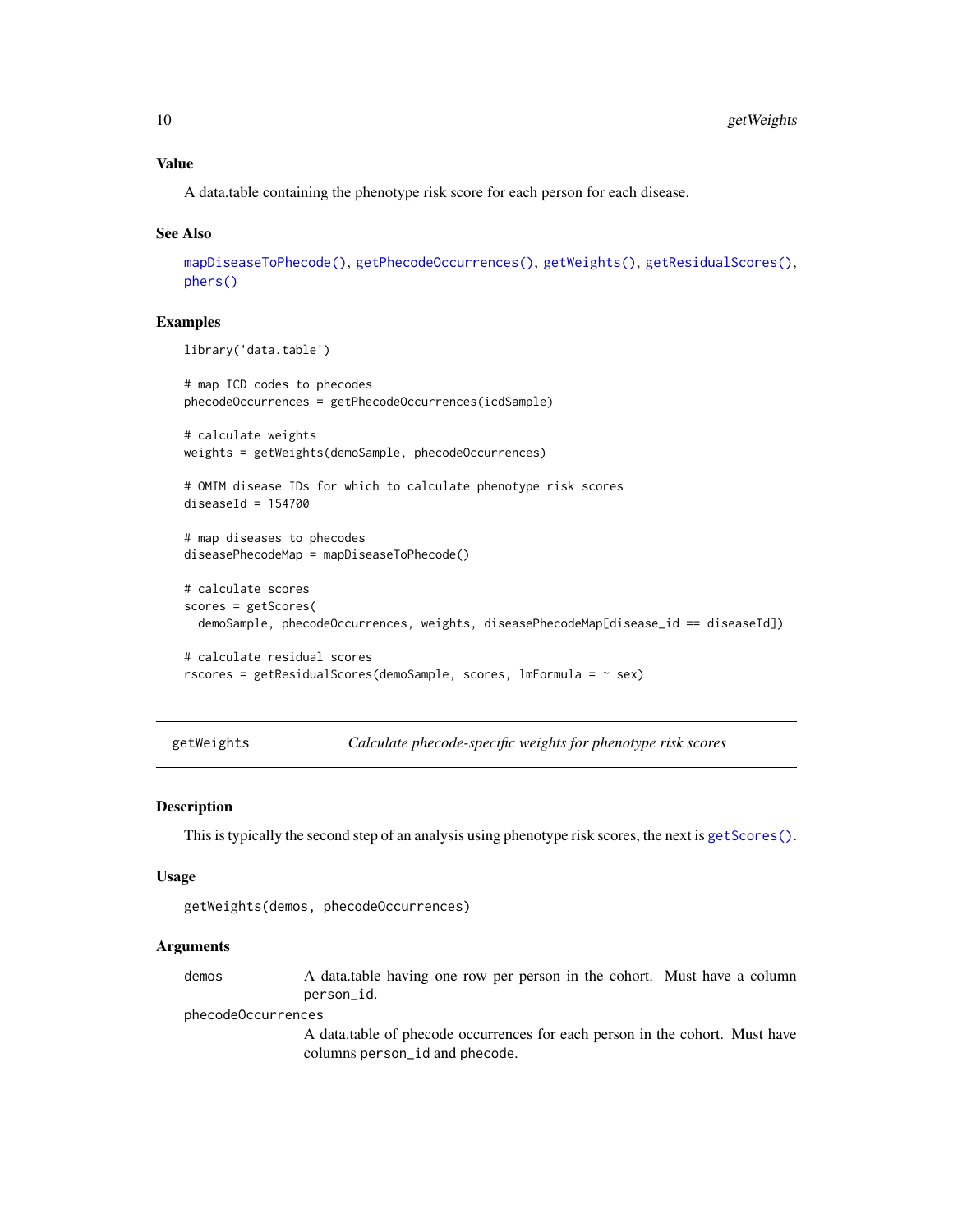## <span id="page-10-0"></span>hpoPhecodeMap 11

## Value

A data.table with columns phecode, prev (prevalence), and w (weight). Prevalence corresponds to fraction of the cohort that has at least one occurrence of the given phecode. Weight is calculated as -log10 prevalence.

## See Also

```
getPhecodeOccurrences(), getScores(), phers()
```
#### Examples

```
library('data.table')
# map ICD codes to phecodes
phecodeOccurrences = getPhecodeOccurrences(icdSample)
# calculate weights
weights = getWeights(demoSample, phecodeOccurrences)
# OMIM disease IDs for which to calculate phenotype risk scores
diseaseId = 154700# map diseases to phecodes
diseasePhecodeMap = mapDiseaseToPhecode()
# calculate scores
scores = getScores(
 demoSample, phecodeOccurrences, weights, diseasePhecodeMap[disease_id == diseaseId])
# calculate residual scores
rscores = getResidualScores(demoSample, scores, lmFormula = ~sex)
```
hpoPhecodeMap *Mapping of HPO terms and phecodes*

#### Description

This table provides a mapping between Human Phenotype Ontology (HPO) terms and phecodes, and is useful for using phecodes to represent the clinical features of Mendelian diseases.

#### Usage

hpoPhecodeMap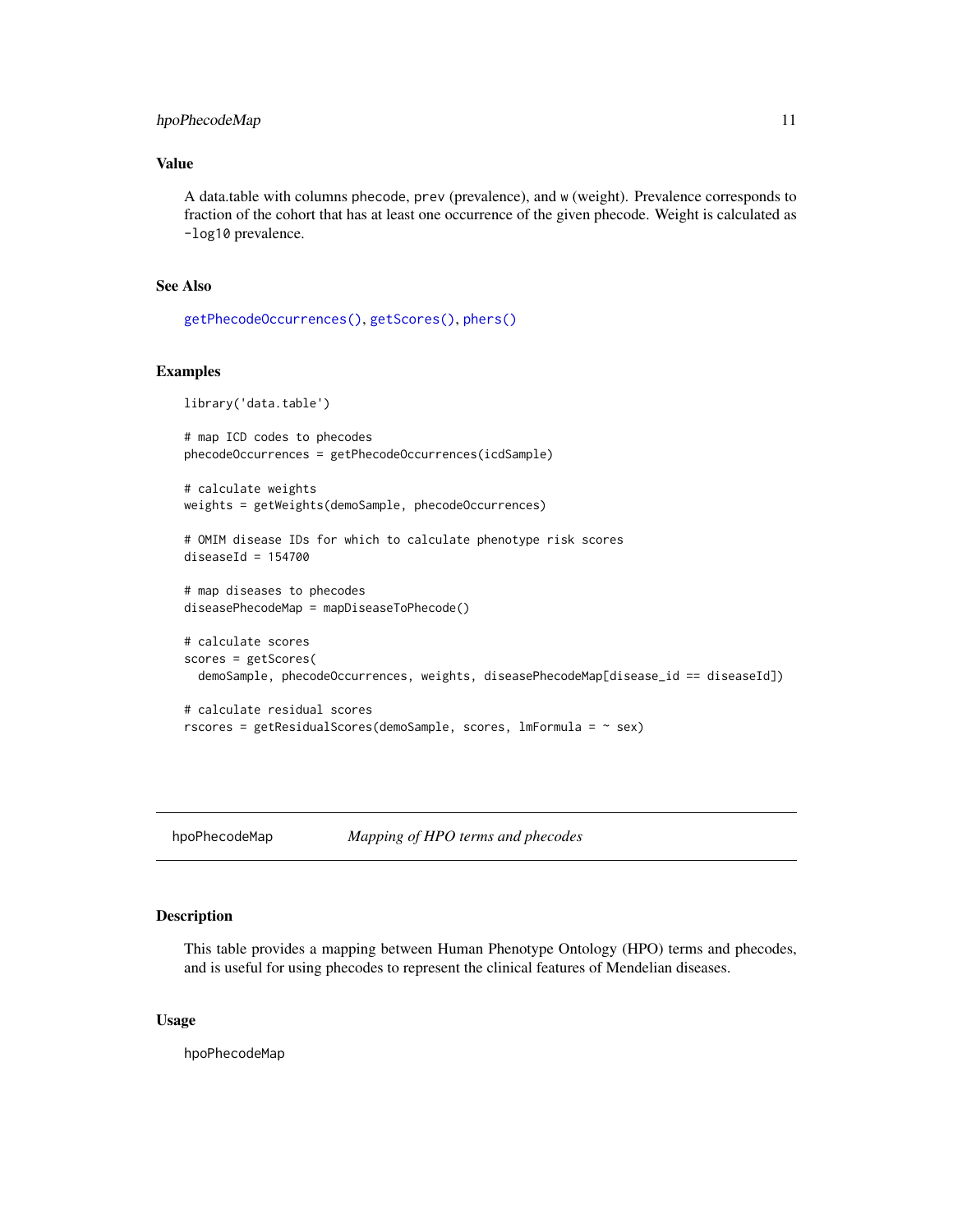## <span id="page-11-0"></span>Format

A data.table with the following columns:

- hpo\_term\_id: Character vector of HPO term identifiers
- hpo\_term\_name: Character vector of HPO term descriptions
- phecode: Character vector of phecodes
- phecode\_name: Character vector of phecode descriptions

### See Also

[mapDiseaseToPhecode\(\)](#page-12-1)

<span id="page-11-1"></span>icdPhecodeMap *Mapping of ICD codes and phecodes*

## Description

This table provides a mapping between International Classification of Diseases 9th and 10th revisions (ICD-9-CM and ICD-10-CM) and phecodes (version 1.2).

#### Usage

icdPhecodeMap

## Format

A data.table with the following columns:

- icd: Character vector of ICD codes
- flag: Integer vector of the vocabulary of the ICD code (9: ICD-9-CM, 10: ICD-10-CM)
- icd\_name: Character vector of ICD code descriptions
- phecode: Character vector of phecodes
- phecode\_name: Character vector of phecode descriptions

#### Source

<https://phewascatalog.org/phecodes>

#### See Also

[getPhecodeOccurrences\(\)](#page-6-1)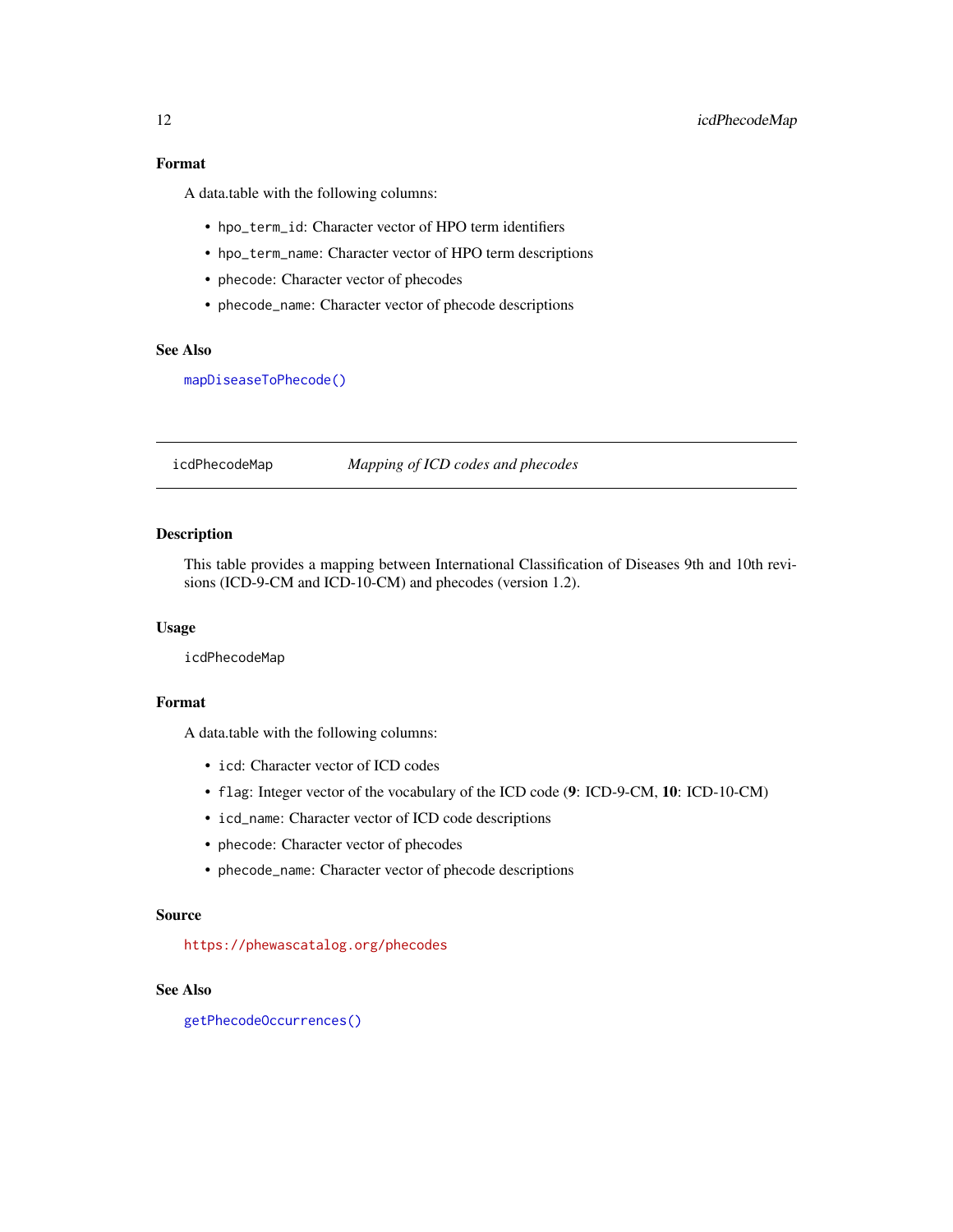<span id="page-12-0"></span>

#### Description

The data are artificial and do not correspond to real patients.

#### Usage

icdSample

#### Format

A data.table with the following columns:

- person\_id: Character vector of the identifier for each person
- icd: Character vector of the ICD codes recorded for each person
- flag: Integer vector of the vocabulary of the ICD code (9: ICD-9-CM, 10: ICD-10-CM)
- entry\_date: Vector of type Date indicating the date each ICD code was recorded.

## See Also

[getPhecodeOccurrences\(\)](#page-6-1), [getWeights\(\)](#page-9-1), [getScores\(\)](#page-8-1)

<span id="page-12-1"></span>mapDiseaseToPhecode *Map diseases to phecodes via HPO terms*

### Description

A mapping of diseases to their clinical features, represented as phecodes, is required for calculating phenotype risk scores.

#### Usage

```
mapDiseaseToPhecode(
  diseaseHpoMap = phers::diseaseHpoMap,
  hpoPhecodeMap = phers::hpoPhecodeMap
\lambda
```
#### Arguments

| diseaseHpoMap | A data table containing the mapping between diseases and HPO terms. Must<br>have columns disease_id and term_id. Default is the map included in this<br>package. |
|---------------|------------------------------------------------------------------------------------------------------------------------------------------------------------------|
| hpoPhecodeMap | A data table containing the mapping between HPO terms and phecodes. Must<br>have columns term id and phecode. Default is the map included in this pack-<br>age.  |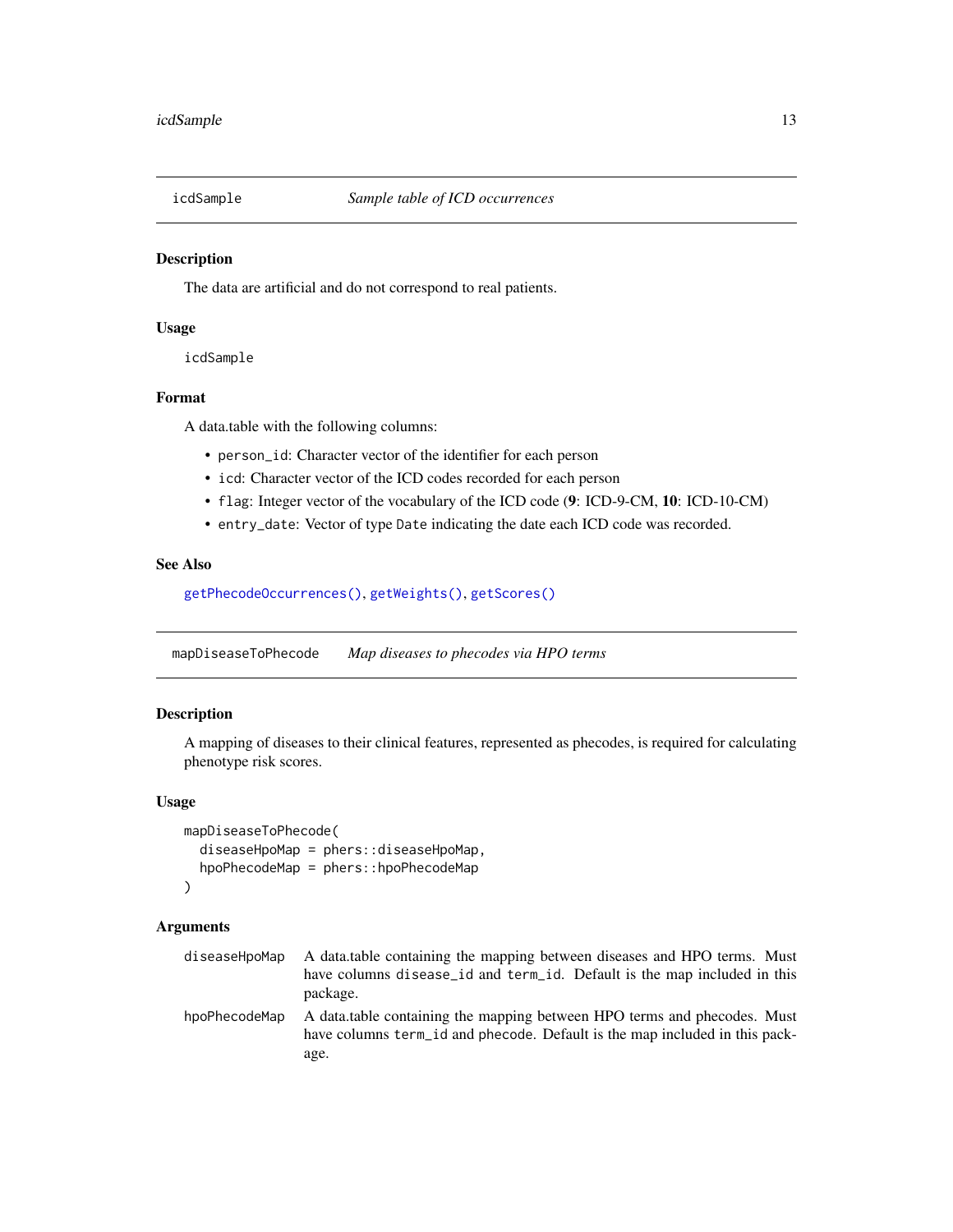## Value

A data.table with columns disease\_id and phecode.

#### See Also

[getScores\(\)](#page-8-1), [phers\(\)](#page-13-1)

## Examples

```
library('data.table')
```

```
# map ICD codes to phecodes
phecodeOccurrences = getPhecodeOccurrences(icdSample)
# calculate weights
weights = getWeights(demoSample, phecodeOccurrences)
# OMIM disease IDs for which to calculate phenotype risk scores
diseaseId = 154700# map diseases to phecodes
diseasePhecodeMap = mapDiseaseToPhecode()
# calculate scores
scores = getScores(
 demoSample, phecodeOccurrences, weights, diseasePhecodeMap[disease_id == diseaseId])
# calculate residual scores
rscores = getResidualScores(demoSample, scores, lmFormula = ~ sex)
```
<span id="page-13-1"></span>phers *Perform multiple steps of an analysis using phenotype risk scores*

#### Description

This function can map ICD occurrences to phecode occurrences, calculate weights for each phecode, and calculate raw and residual phenotype risk scores.

## Usage

```
phers(
  demos,
  icdOccurrences,
  diseasePhecodeMap,
  icdPhecodeMap = phers::icdPhecodeMap,
  dxIcd = phers::diseaseDxIcdMap,
  weights = NULL,residScoreFormula = NULL
)
```
<span id="page-13-0"></span>14 phers and the phers of the state of the state of the state of the state of the state of the state of the state of the state of the state of the state of the state of the state of the state of the state of the state of t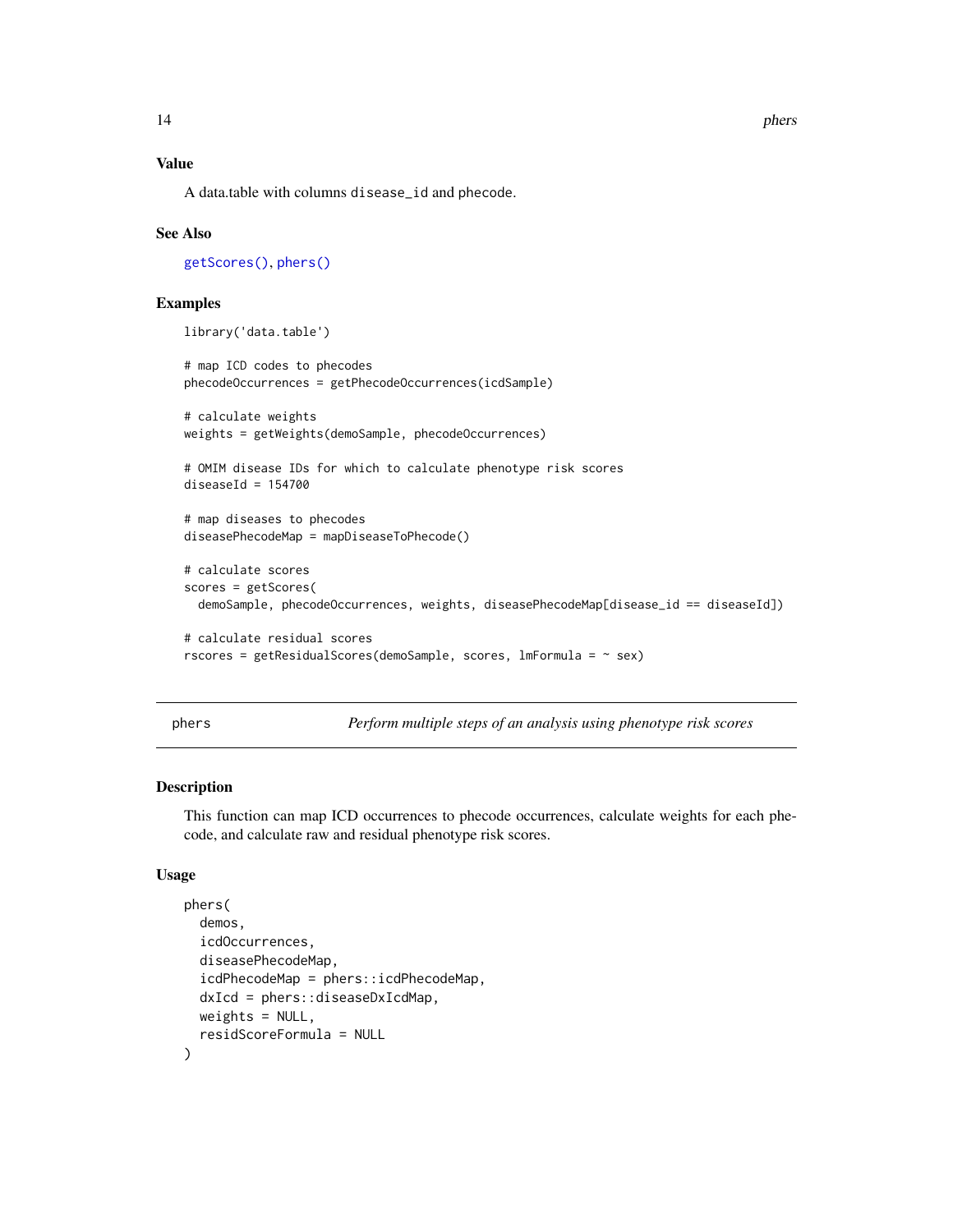#### <span id="page-14-0"></span>phers and the state of the state of the state of the state of the state of the state of the state of the state of the state of the state of the state of the state of the state of the state of the state of the state of the

## Arguments

| demos             | A data table having one row per person in the cohort. Must have a column<br>person_id.                                                                                                                                                                                                                                                           |  |  |  |  |  |
|-------------------|--------------------------------------------------------------------------------------------------------------------------------------------------------------------------------------------------------------------------------------------------------------------------------------------------------------------------------------------------|--|--|--|--|--|
| icdOccurrences    | A data table of occurrences of ICD codes for each person in the cohort. Must<br>have columns person_id, icd, and flag.                                                                                                                                                                                                                           |  |  |  |  |  |
| diseasePhecodeMap |                                                                                                                                                                                                                                                                                                                                                  |  |  |  |  |  |
|                   | A data.table of the mapping between diseases and phecodes. Must have columns<br>disease_id and phecode.                                                                                                                                                                                                                                          |  |  |  |  |  |
| icdPhecodeMap     | A data table of the mapping between ICD codes and phecodes. Must have<br>columns icd, phecode, and flag. Default is the map included in this package.                                                                                                                                                                                            |  |  |  |  |  |
| $dx$ Icd          | A data.table of ICD codes to exclude from mapping to phecodes. Must have<br>columns icd and flag. Default is the table of Mendelian diseases and the cor-<br>responding ICD codes that indicate a genetic diagnosis. If NULL, no ICD codes<br>will be excluded.                                                                                  |  |  |  |  |  |
| weights           | A data.table of phecodes and their corresponding weights. Must have columns<br>phecode and w. If NULL (the default), weights will be calculated based on data<br>for the cohort provided. If the cohort is small or its phecode prevalences do<br>not reflect those in the population of interest, it is recommended to use preCal-<br>cWeights. |  |  |  |  |  |
| residScoreFormula |                                                                                                                                                                                                                                                                                                                                                  |  |  |  |  |  |
|                   | A formula representing the linear model to use for calculating residual scores.<br>All terms in the formula must correspond to columns in demos. If NULL, no<br>residual scores will be calculated.                                                                                                                                              |  |  |  |  |  |

## Value

A list with elements:

- phecodeOccurences: A data.table of phecode occurrences for each person in the cohort.
- weights: A data.table of phecodes and their corresponding weights.
- scores: A data.table of raw and possibly residual phenotype risk scores for each person and each disease.

## See Also

[getPhecodeOccurrences\(\)](#page-6-1), [getWeights\(\)](#page-9-1), [getScores\(\)](#page-8-1), [getResidualScores\(\)](#page-7-1), [mapDiseaseToPhecode\(\)](#page-12-1), [icdPhecodeMap,](#page-11-1) [diseaseDxIcdMap,](#page-2-1) [preCalcWeights,](#page-15-1) [getDxStatus\(\)](#page-3-1)

## Examples

library('data.table')

# OMIM disease IDs for which to calculate phenotype risk scores  $diseaseId = 154700$ 

# map diseases to phecodes diseasePhecodeMap = mapDiseaseToPhecode()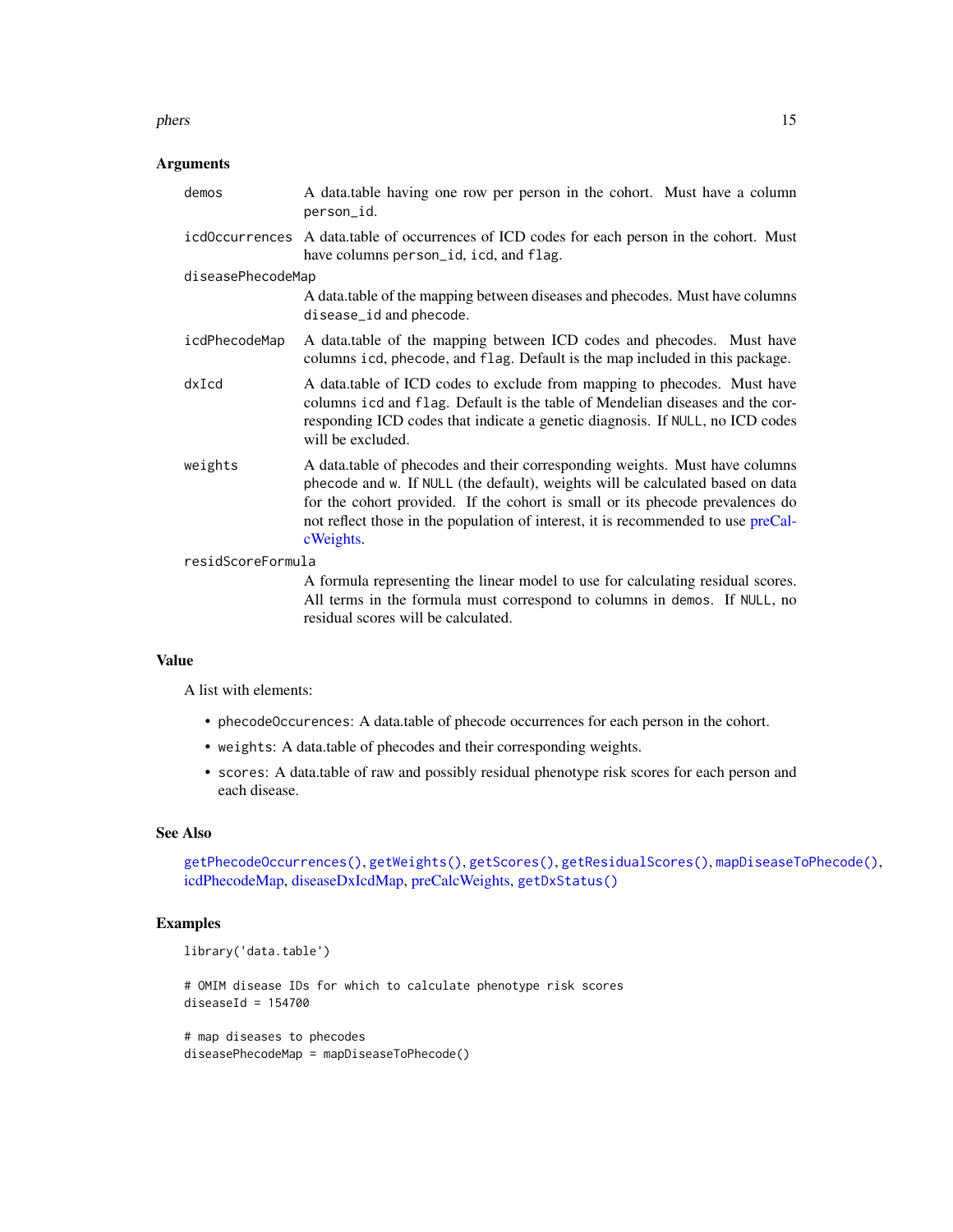```
diseasePhecodeMap = diseasePhecodeMap[disease_id == diseaseId]
# calculate raw and residal scores using weights based on the sample cohort
scores = phers(
 demoSample, icdSample, diseasePhecodeMap, residScoreFormula = ~ sex)
# calculate scores using pre-calculated weights
scores = phers(
 demoSample, icdSample, diseasePhecodeMap,
 weights = phers:: preCalcWeights, residScoreFormula = \sim sex)
```
<span id="page-15-1"></span>preCalcWeights *Pre-calculated weights for calculating phenotype risk scores*

## Description

The weights are based on EHR data from the Vanderbilt University Medical Center Synthetic Derivative (SD) and ICD-phecode map version 1.2.

#### Usage

preCalcWeights

## Format

A data.table with the following columns:

- phecode: Character vector of phecodes
- prev: Numeric vector of prevalences, i.e., fraction of subjects in the SD that have at least one occurrence of the given phecode
- w: Numeric vector of weights, calculated as -log10(prev)

#### See Also

[getWeights\(\)](#page-9-1)